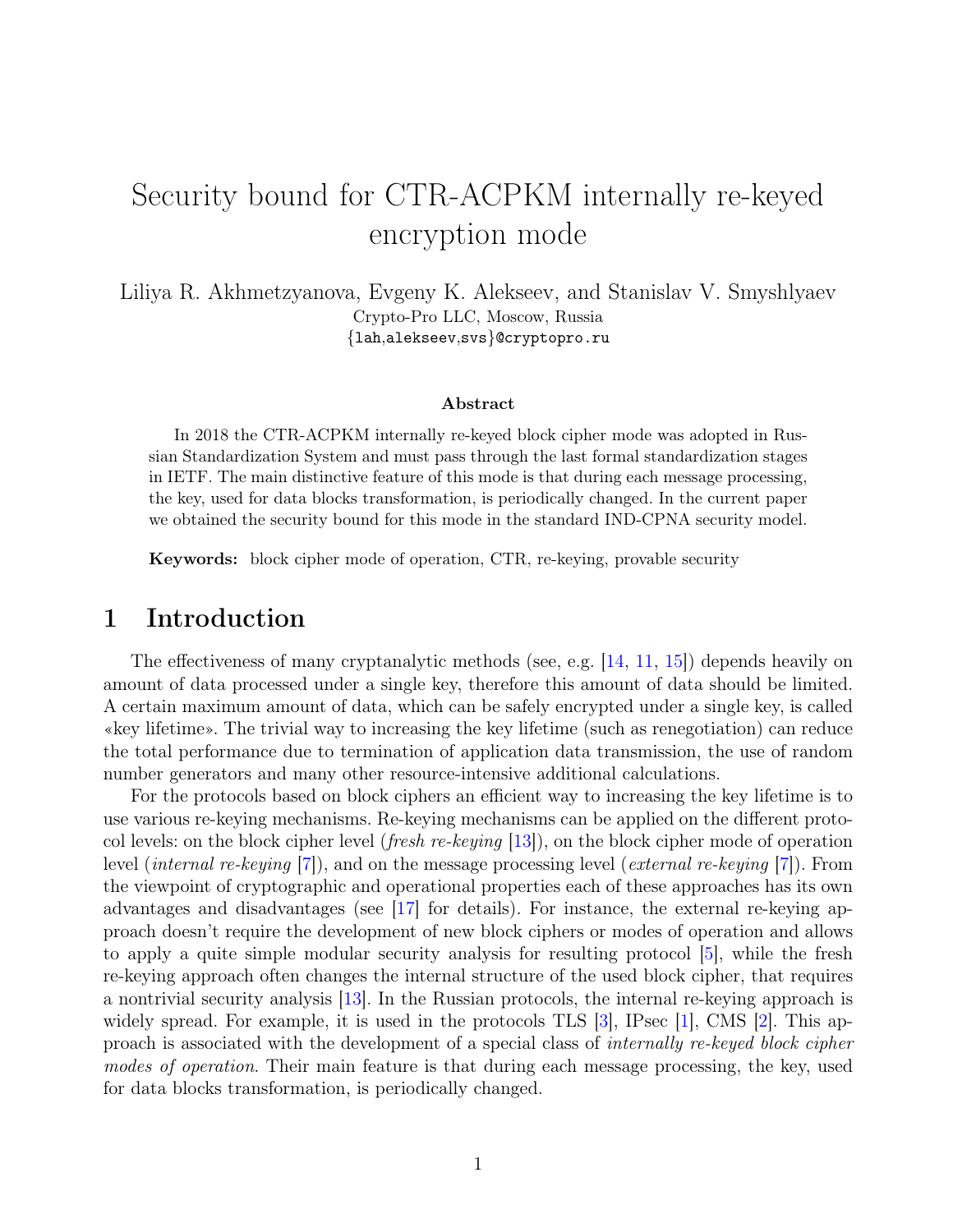The current paper contains the security analysis of the СTR-ACPKM internally re-keyed mode, which was adopted in Russian Standardization System and is currently being considered in IETF. In addition, the СTR-ACPKM mode is also supposed to be used in the Russian ciphersuites of the TLS 1.2 protocol [\[4\]](#page-4-3). The analysis of the СTR-ACPKM mode was carried out in the paradigm of provable security, in other words, lower security bound was obtained in security model relevant for encryption modes (the IND-CPNA model [\[9,](#page-5-7) [16\]](#page-5-8)).

The proof for the СTR-ACPKM mode is similar to the proof for the GCM-ACPKM mode presented in [\[7\]](#page-5-4), since the GCM-ACPKM encryption part is based on the СTR-ACPKM mode. However, the bounds for the GCM-ACPKM mode [\[7\]](#page-5-4) are expressed in the term of the maximum plaintext length, while the current paper contains tighter bound for СTR-ACPKM in the term of the total plaintext length. This bound was obtained using the new more clear proof that simplifies verification and comparison.

## 2 Preliminaries and Basic Security Notions

By  $\{0,1\}^u$  we denote the set of u-component bit strings and by  $\{0,1\}^*$  we denote the set of all bit strings of finite length. Let  $0<sup>u</sup>$  be the string, consisting of u zeros. For bit strings U and V we denote by  $U||V$  their concatenation. Let  $|U|$  be the bit length of the string U. We denote by  $|U|_u = |U|/u$  the length of the string U in u-bit blocks.

For a bit string U and a positive integer  $l \leqslant |U|$  let  $msb_l(U)$  (lsb<sub>l</sub>(U)) be the string, consisting of the leftmost (rightmost) l bits of U. For nonnegative integers l and i let  $str_l(i)$  be l-bit representation of i with the least significant bit on the right. For a nonnegative integer  $l$  and a bit string  $U \in \{0,1\}^l$  let  $\text{int}(U)$  be an integer i such that  $\text{str}_l(i) = U$ . Let  $\text{Inc}(U)$  be the function, which takes the input  $U \in \{0,1\}^u$  and outputs the string  $m s b_{u/2}(U) ||str_{u/2}(int (ls b_{u/2}(U)) +$ 1 mod  $2^{u/2}$ ).

For any set S, define  $Perm(S)$  as the set of all bijective mappings on S (permutations on S), and  $Func(S)$  as the set of all mappings from S to S. A block cipher E (or just a cipher) with block size *n* and key size *k* is the permutation family  $(E_K \in Perm(\{0,1\}^n) \mid K \in \{0,1\}^k)$ , where K is a key. If the value s is chosen from a set S uniformly at random, then we denote  $s \stackrel{\mathcal{U}}{\leftarrow} S.$ 

For a bit string U we denote by  $U[i] \in \{0,1\}^n$ ,  $1 \leq i \leq |U|_n - 1$ , and  $U[|U|_n] \in \{0,1\}^h$ ,  $h \leq n$ , such strings that  $U = U[1]||U[2]|| \dots ||U||U|_n$  and call them «blocks» of the string U.

We model an adversary using an interactive probabilistic algorithm that has access to one or more oracles. The resources of A are measured in terms of time and query complexities. For a fixed model of computation and a method of encoding the time complexity includes the description size of A. The query complexity usually includes the number of queries and the maximum length of queries or the total length of queries. Denote by  $\mathsf{Adv}_{\mathrm{S}}^{\mathrm{M}}(A)$  the measure of the success of the adversary A in realizing a certain threat, defined by the model M, for the cryptographic scheme S. The formal definition of this measure will be given in each specific case.

A block cipher is usually regarded as a family of permutations, which on its own does not provide such application-level security properties as integrity, confidentiality or authenticity (see, e.g. [\[8\]](#page-5-9)). The cipher is usually used as a base function for constructing other schemes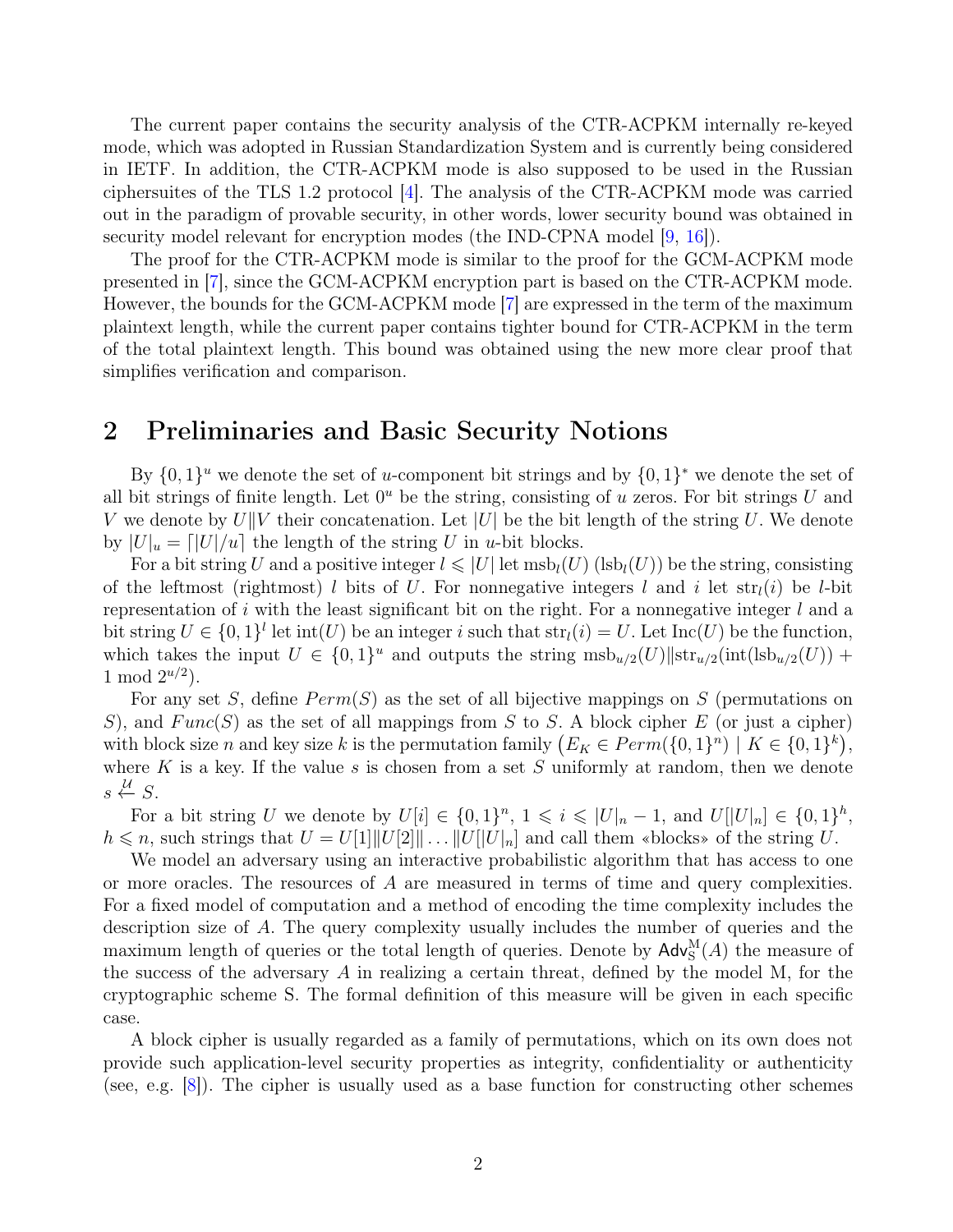or protocols that solve the above-mentioned cryptographic challenges. The security of such constructions is proven under assumption that the block cipher is secure. In a paradigm of the practice-oriented provable security (see [\[10\]](#page-5-10)) we should quantify the security as a function of the used cipher security for appropriate models. Standard security model for block ciphers is PRP-CPA («Pseudo Random Permutation under Chosen Plaintext Attack») (see, e.g. [\[8\]](#page-5-9)). The formal definition can be found in Appendix [B.](#page-6-0)

#### 3 Internally Re-keyed СTR-ACPKM mode

Internal re-keying is an approach to increasing the key lifetime by using a transformation of a data processing key (a section key) during each separate message processing. Such key transformation mechanisms are built into the particular base mode of operation and depend heavily on the internal features of its structure, therefore they are called «internal» re-keying mechanisms.

Each message is processed starting with the same key (the first section key) and each section key is updated using the certain key update technique after processing certain amount of message blocks (a section). The mode parameter, hereinafter called section size and denoted as  $N$ , is measured in blocks and is fixed within a specific protocol depending on the requirements of the system capacity and the key lifetime.

In this section we define the CTR-ACPKM internally re-keyed mode with section size N  $(CTR-ACPKM<sub>N</sub>)$ . The mode structure is shown in Figure [1.](#page-3-0) During the processing of the input plaintext P of the block length  $m = |P|_n$  under the initial key K the message is divided into  $l = \lceil m/N \rceil$  sections (denoted as  $P = P^1 || P^2 || ... || P^l$ , where  $P^i \in \{0, 1\}^{nN}$  for  $i \in \{1, 2, ..., l-1\}$ ,  $P^l \in \{0,1\}^r$ ,  $r \leqslant nN$ ). The first section of each message is processed under the section key  $K^1 = K$  using the CTR subroutine. The  $(i + 1)$ -th section of message is continued to be processed using the CTR subroutine under the  $K^{i+1}$  section key, which is calculated using ACPKM transformation as follows:

$$
K^{i+1} = \text{ACPKM}(K^i) = \text{msb}_k(E_{K^i}(D_1) \| \dots \| E_{K^i}(D_s)),
$$

where  $s = [k/n]$  and  $D_1, D_2, \ldots, D_s \in \{0, 1\}^n$  are arbitrary pairwise different constants such that the  $(n/2)$ -th bit (counting from the right) side of each  $D_i$  is equal to 1. The plaintext length must be at most  $2^{n/2-1}$  blocks. Note that the internal state (counter) of the CTR-ACPKM<sub>N</sub> mode is not reset for each new section and the condition on the  $D_1, D_2, \ldots, D_s$  constants allows to prevent collisions of block cipher permutation inputs in cases of key transformation and message processing (see [\[17,](#page-5-5) [6\]](#page-5-11) for details).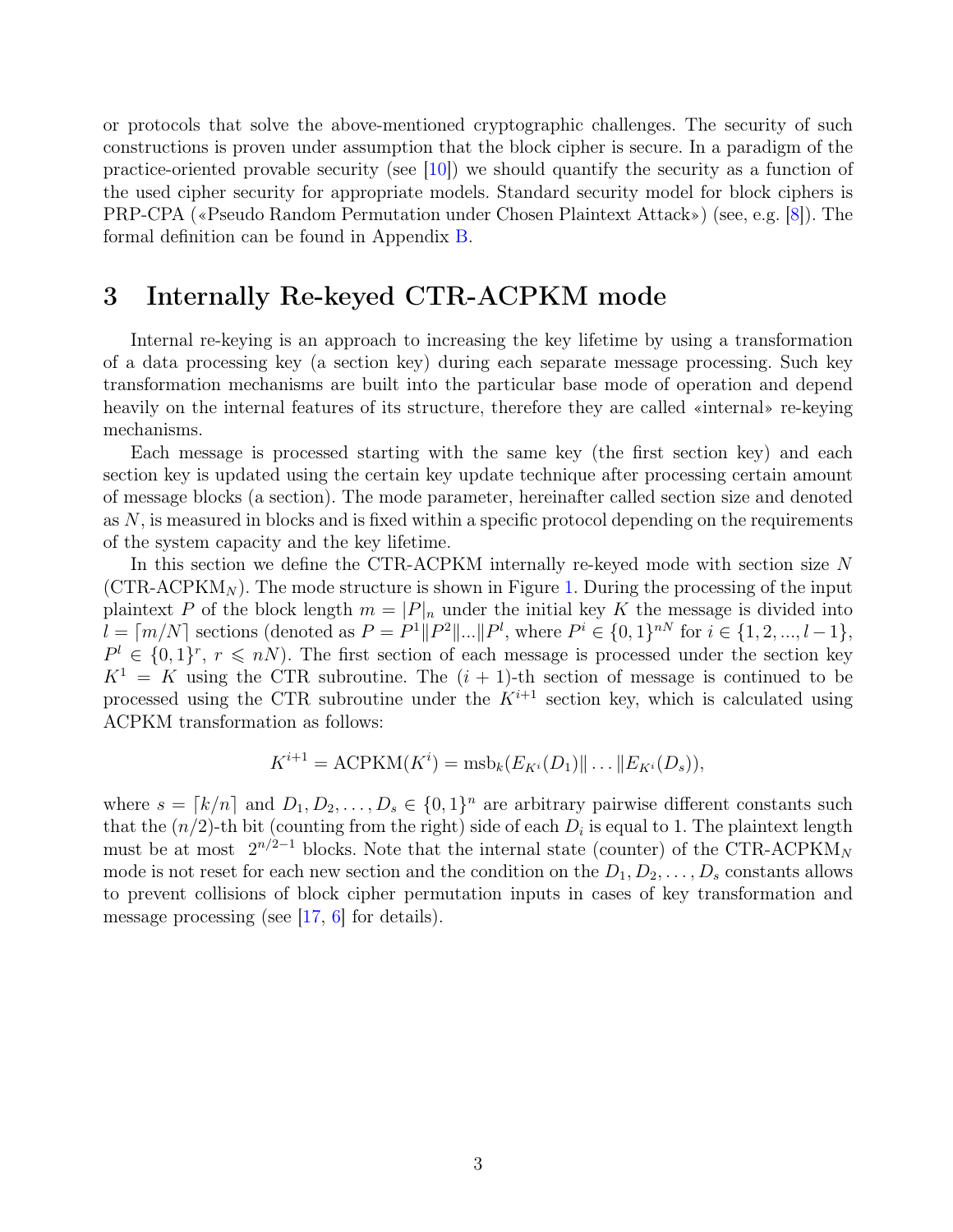

<span id="page-3-0"></span>Figure 1: The CTR-ACPKM<sub>N</sub> encryption mode takes a key  $K \in \{0,1\}^k$ , a nonce  $IV \in \{0,1\}^{n/2}$  (here  $ctr = IV ||0^{n/2}$  and a plaintext  $P \in \{0,1\}^*$  as inputs and returns a ciphertext  $C \in \{0,1\}^{|P|}$  as an output. The ACPKM subroutine generates next section key  $K^{i+1}$  using the previous section key  $K^i$ . The CTR subroutine processes sections  $P^1, \ldots, P^l$  of the plaintext P under the corresponding section keys. Each section consists of R blocks, where  $R = N$  for intermediate sections and  $R \le N$  for a final section.

#### 3.1 Security Analysis of the СTR-ACPKM mode

The security analysis of the СTR-ACPKM mode has been carried out in the IND-CPNA («Indistinguishability under Chosen Plaintext and Nonce Attack») model, which is strictly formalized in Appendix [B.](#page-6-0) This model is similar to the standard IND-CPA security model [\[9\]](#page-5-7) but considers nonce-respecting adversaries [\[16\]](#page-5-8). Informally, in this model the adversary has to distinguish the obtained ciphertexts from the «garbage», having the capability to adaptively choose plaintexts and nonces (in a unique manner). The IND-CPNA is the strongest standard security model (known at the time) which allows to analyze the cryptographic properties of the mode from the viewpoint of computational «closeness» to the ideal one-time pad encryption [\[16\]](#page-5-8).

**Theorem 3.1.** Let N be the parameter of CTR-ACPKM mode. Then for any adversary A with time complexity at most t that makes queries, where the maximum message length is at most m  $(m \leq 2^{n/2-1})$  blocks and the total message length is at most  $\sigma$  blocks, there exists an adversary B such that

$$
\mathsf{Adv}_{CTR\text{-}ACPKM_N}^{IND\text{-}CPNA}(A) \leq l \cdot \mathsf{Adv}_{E}^{PRP\text{-}CPA}(B) + \frac{(\sigma_1 + s)^2 + \ldots + (\sigma_{l-1} + s)^2 + (\sigma_l)^2}{2^{n+1}}
$$

where  $s = \lceil k/n \rceil$ ,  $l = \lceil m/N \rceil$ ,  $\sigma_j$  is the total data block length processed under the section key  $K^j$  and  $\sigma_j \leqslant 2^{n-1}$ ,  $\sigma_1 + \ldots + \sigma_l = \sigma$ . The adversary B makes at most  $\sigma_1 + s$  queries. Furthermore, the time complexity of B is at most  $t + cn(\sigma + ls)$ , where c is a constant that depends only on the model of computation and the method of encoding.

The proof can be found in Appendix [D.](#page-8-0)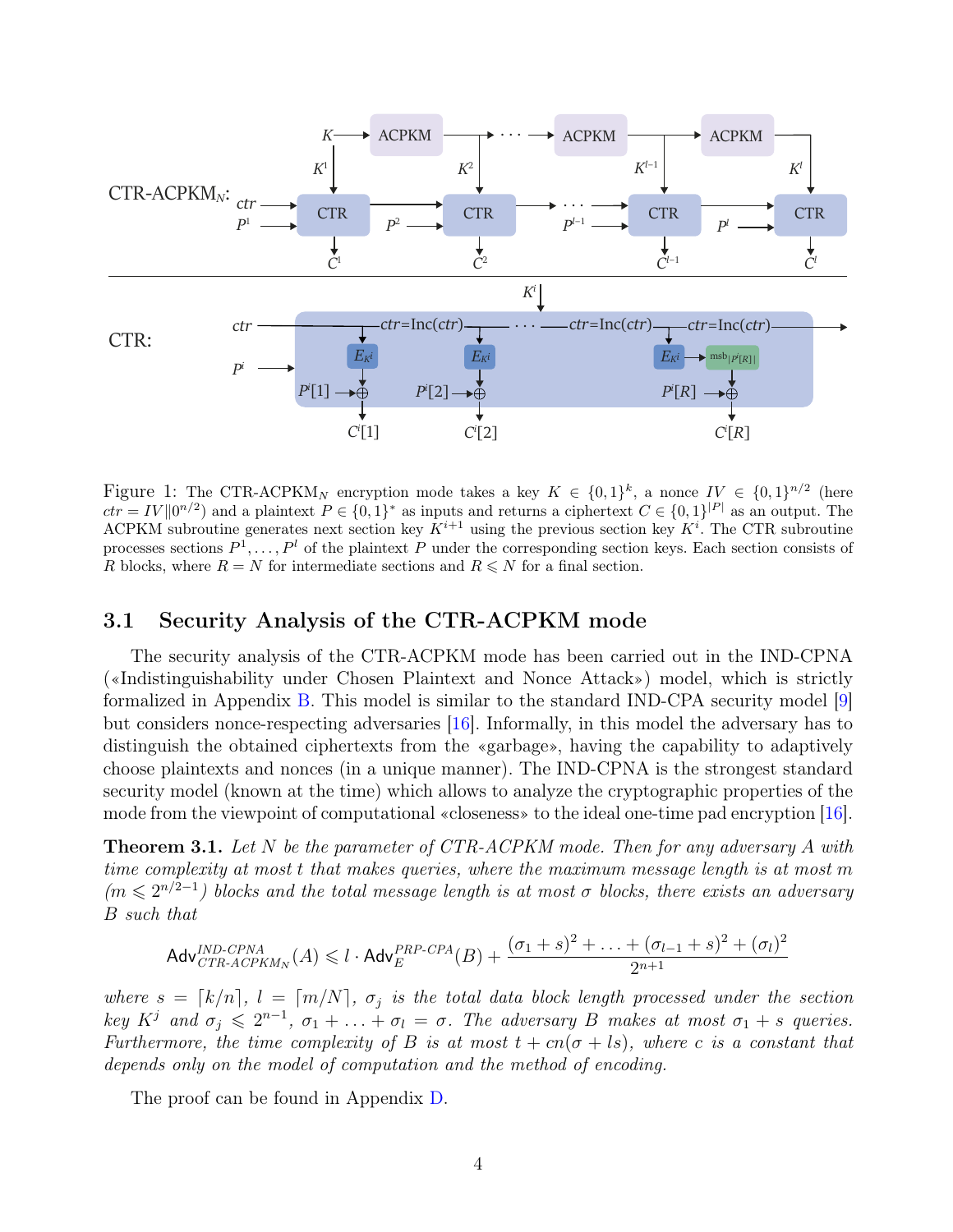#### 3.2 Comparative bounds analysis

In the current section we consider the obtained bound for the internally re-keyed CTR-ACPKM mode in more detail and compare it with the security bound for the CTR (see [\[9\]](#page-5-7)) mode without re-keying. The bounds are presented in Table [1.](#page-4-4) The bound for the internally re-keyed mode shows that the insecurity of the mode reaches minimum if  $\sigma_1 = \ldots = \sigma_l$ , i.e. if all messages are of the same length.

| Mode           | Adv $_{\text{Mode}}^{\text{IND-CPNA}}(A)$                  |
|----------------|------------------------------------------------------------|
| CTR            | $\approx \frac{\sigma^2}{2^{n+1}}$                         |
| CTR-ACPK $M_N$ | $\approx \frac{(\sigma_1+s)^2+\ldots+\sigma_l^2}{2^{n+1}}$ |

<span id="page-4-4"></span>Table 1: Security bounds for the CTR mode and the internally re-keyed CTR-ACPKM<sub>N</sub> mode with the section size N (under secure block cipher). Here  $s = \lceil k/n \rceil$ ,  $\sigma$  is the total plaintexts block length, m is the maximum plaintext block length and  $\sigma_j$  is the total block length of data, processed under the section key  $K^j$  $(\sigma_1 + \ldots + \sigma_l = \sigma$ , where  $l = \lceil m/N \rceil$ ).

Consider the case  $l = 1$  (no re-keying during message processing). Note, that for the CTR and CTR-ACPKM<sub>N</sub> modes the bounds are equal that is explained by total equivalence of the considered modes.

#### 4 Conclusion

Results obtained in this paper show that, under security of the used block cipher, the cryptographic properties of the СTR-ACPKM mode are improved compared to the properties of the associated СTR mode without internal re-keying for all practical cases.

# References

- <span id="page-4-1"></span>[1] "Information processing systems. Cryptographic protection. Technical specification for the use of GOST 28147-89 for attachments encryptions in the IPSEC ESP protocol.", Technical specification, Federal Agency for Technical Regulation and Metrology (ROSSTANDART), 2013 (Russian).
- <span id="page-4-2"></span>[2] "Information technology. Cryptographic protection of information. Using algorithms GOST 28147- 89, GOST R 34.11 and GOST R 34.10 in cryptographic messages of the CMS format.", Recommendations for standardization, Federal Agency for Technical Regulation and Metrology (ROS-STANDART), 2014 (Russian).
- <span id="page-4-0"></span>[3] "Information technology. Cryptographic protection of information. Using ciphersuites based on GOST 28147-89 for Transport Layer Security (TLS).", Recommendations for standardization, Federal Agency for Technical Regulation and Metrology (ROSSTANDART), 2014 (Russian).
- <span id="page-4-3"></span>[4] "Information technology. Cryptographic protection of information. The use of Russian cryptographic algorithms in the Transport Lyer Security protocol (TLS 1.2).", Recommendations for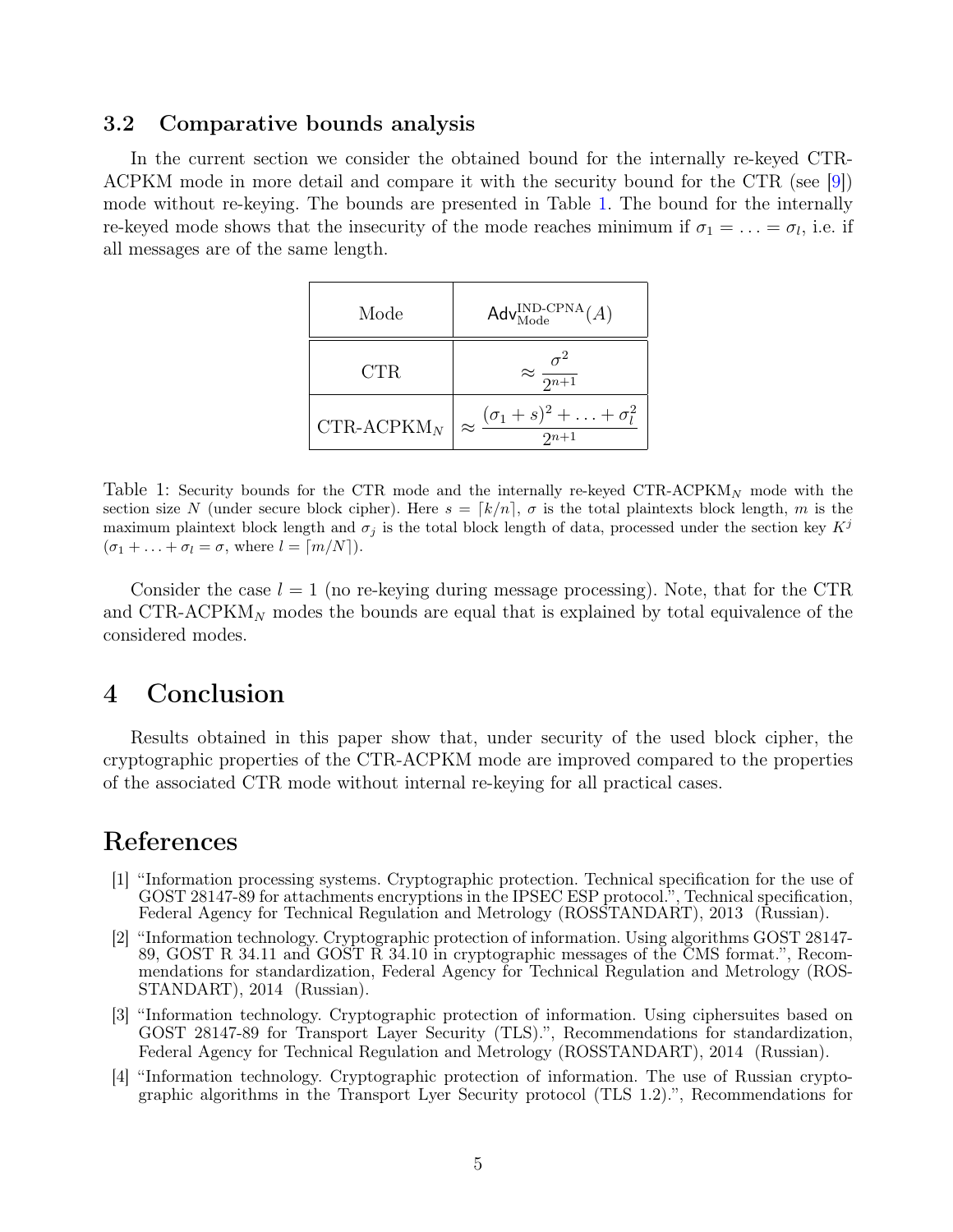standardization, Technical Committee For Standardization «Cryptography and Security Mechanisms», 2017 (The project of recommendations on standardization).

- <span id="page-5-6"></span>[5] M. Bellare, M. Abdalla, "Increasing the Lifetime of a Key: A Comparative Analysis of the Security of Re-keying Techniques", Advances in Cryptology — ASIACRYPT 2000, Lecture Notes in Computer Science, 1976, eds. Okamoto, Tatsuaki, Springer, Berlin, Heidelberg, 2000, 546–559.
- <span id="page-5-11"></span>[6] L. Ahmetzyanova, E. Alekseev, I. Oshkin, S. Smyshlyaev, L. Sonina, "On the properties of the CTR encryption mode of the Magma and Kuznyechik block ciphers with re-keying method based on CryptoPro Key Meshing", CTCrypt 2016, Mat. Vopr. Kriptogr., 8, 2017, 39–50.
- <span id="page-5-4"></span>[7] L. Ahmetzyanova, E. Alekseev, I. Oshkin, S. Smyshlyaev, "Increasing the Lifetime of Symmetric Keys for the GCM Mode by Internal Re-keying", IACR ePrint Archive, 2017, Report 2017/697, <https://eprint.iacr.org/2017/697>.
- <span id="page-5-9"></span>[8] M. Bellare and P. Rogaway, "Introduction to modern cryptography, chapter 2: Block Ciphers", 2004, [http://www-cse.ucsd.edu/users/mihir/cse207]( http://www-cse.ucsd.edu/users/mihir/cse207).
- <span id="page-5-7"></span>[9] M. Bellare and P. Rogaway, "Introduction to modern cryptography, chapter 4: Symmetric Encryption", 2004, [http://www-cse.ucsd.edu/users/mihir/cse207]( http://www-cse.ucsd.edu/users/mihir/cse207).
- <span id="page-5-10"></span>[10] M. Bellare, "Practice-Oriented Provable-Security", Lectures on Data Security, EEF School 1998, Lecture Notes in Computer Science, 1561, eds. I. Damgård, Springer, Berlin, Heidelberg, 1999, 1–15.
- <span id="page-5-1"></span>[11] E. Biham and A. Shamir, "Differential Cryptanalysis of DES-like Cryptosystems", Advances in Cryptology — CRYPTO 1990, Lecture Notes in Computer Science, 537, eds. A. Menezes, S. Vanstone, Springer, Berlin, Heidelberg, 1991, 2–21.
- <span id="page-5-12"></span>[12] D. Chang and M. Nandi, "A Short Proof of the PRP/PRF Switching Lemma", IACR ePrint Archive, 2008, Report 2008/078, <https://eprint.iacr.org/2008/078>.
- <span id="page-5-3"></span>[13] S. Dziembowski, S. Faust, G. Herold, A. Journault, D. Masny, and F.-X. Standaert., "Towards Sound Fresh Re-Keying with Hard (Physical) Learning Problems", IACR ePrint Archive, 2016, Report 2016/573, <https://eprint.iacr.org/2016/573>.
- <span id="page-5-0"></span>[14] M. Matsui, "Linear Cryptanalysis Method for DES Cipher", Advances in Cryptology — EURO-CRYPT 1993, Lecture Notes in Computer Science, 765, eds. T. Helleseth, Springer, Berlin, Heidelberg, 1994, 402–415.
- <span id="page-5-2"></span>[15] C. Ramsay and J. Lohuis., "TEMPEST attacks against AES. Covertly stealing keys for 200 euro", 2017.
- <span id="page-5-8"></span>[16] P. Rogaway, "Nonce-Based Symmetric Encryption", Fast Software Encryption (FSE 2004), Lecture Notes in Computer Science, **3017**, eds. B Roy, and W Meier, Springer, Berlin, Heidelberg, 2004, 348–358.
- <span id="page-5-5"></span>[17] S. Smyshlyaev, "Re-keying Mechanisms for Symmetric Keys draft-irtf-cfrg-re-keying-13", Internet-Draft (Work in Progress), Internet Engineering Task Force (IETF), January 2018, [https:](https://tools.ietf.org/html/draft-irtf-cfrg-re-keying-13) [//tools.ietf.org/html/draft-irtf-cfrg-re-keying-13](https://tools.ietf.org/html/draft-irtf-cfrg-re-keying-13).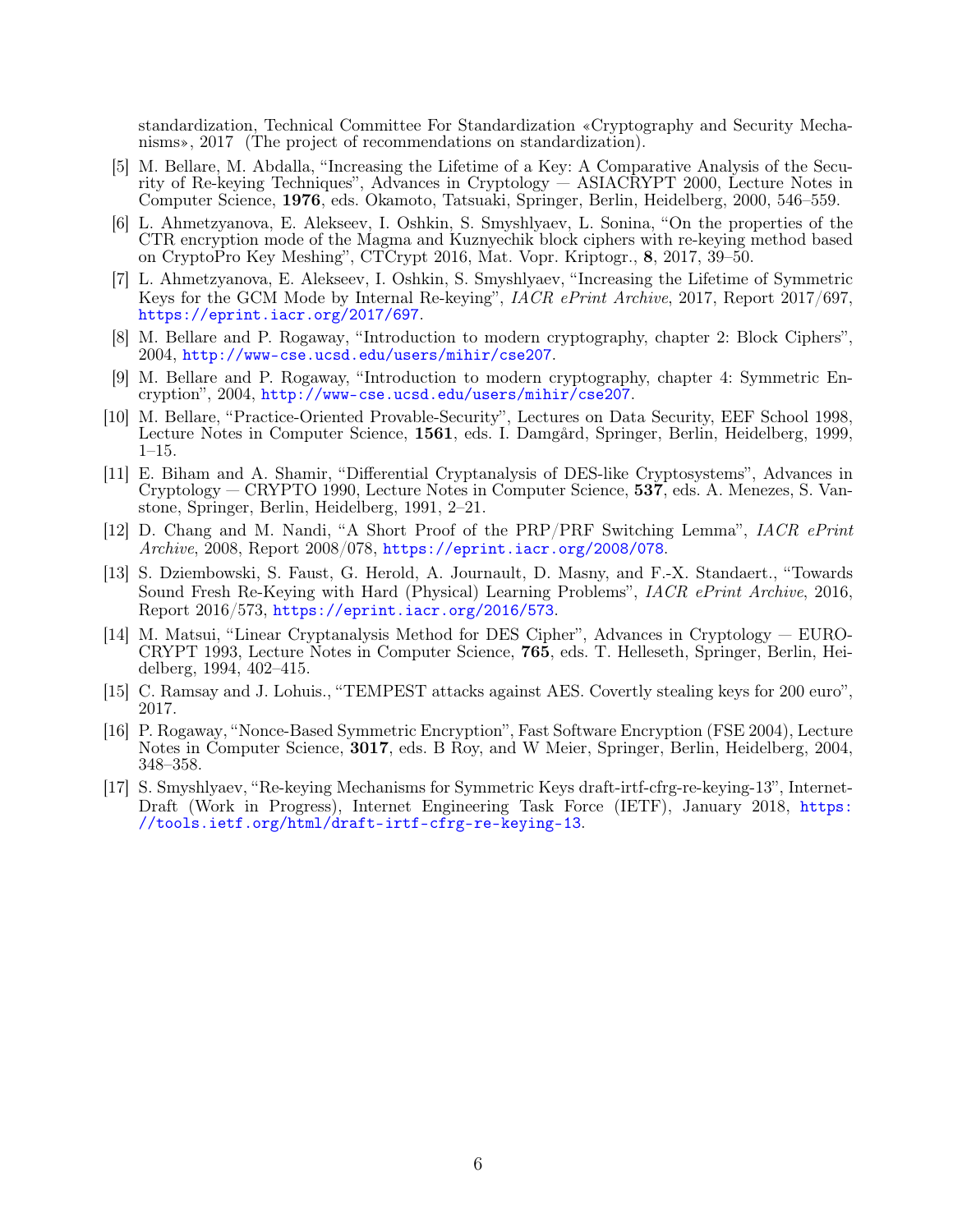# A Additional notations

Introduce additional notions which are used in further proofs. For an algorithm A by  $A \Rightarrow s$ we denote an event, that occurs if the algorithm A returns value s as its execution result. Denote by  $A^{\mathcal{O}_1,\mathcal{O}_2,\ldots}$  an adversary A that interacts with oracles  $\mathcal{O}_1,\mathcal{O}_2,\ldots$  by making queries. Notation  $b \stackrel{\$}{\leftarrow} A^{\mathcal{O}_1, \mathcal{O}_2, \dots}$  means that the algorithm A, after interacting with oracles  $\mathcal{O}_1, \mathcal{O}_2, \dots$ outputs bit  $b \in \{0, 1\}$ . For the deterministic algorithm A by  $A \to x$  or by  $x \leftarrow A$  is denoted that  $A$  returns the value  $x$ .

For any set S and distribution D on S by  $s \stackrel{\mathcal{D}}{\leftarrow} S$  we denote that value s is chosen in set S by random according to the distribution D.

#### <span id="page-6-0"></span>B Security Models

For a cipher  $E$  with parameters n and  $k$  define

$$
\mathsf{Adv}_{E}^{\mathsf{PRP\text{-}CPA}}(A) = \Pr\left[\mathbf{Exp}_{E}^{\mathsf{PRP\text{-}CPA-1}}(A) = 1\right] - \Pr\left[\mathbf{Exp}_{E}^{\mathsf{PRP\text{-}CPA-0}}(A) = 1\right],
$$

where the experiments  $\mathbf{Exp}_E^{\text{PRP-CPA-1}}(A)$  and  $\mathbf{Exp}_E^{\text{PRP-CPA-0}}(A)$  are defined in the following way:

> $\mathrm{Exp}^\mathrm{PRP-CPA-b}_{E}(A)$  $\mathbf{if}\,\,b=0\,\,\mathbf{then}% \,\,b\mathbf{A}\mathbf{b}\mathbf{B}=\mathbf{0}\,\,\mathbf{[}\,\,\mathbf{[}\,\,\mathbf{[}\,\,\mathbf{[}\,\,b\,]\,\,\mathbf{[}\,\,\mathbf{[}\,\,b\,]\,\,\mathbf{[}\,\,b\,]\,\,\mathbf{[}\,\,b\,]\,\mathbf{[}\,\,c\,]\,\mathbf{[}\,\,c\,]\,\mathbf{[}\,\,c\,]\,\mathbf{[}\,\,c\,]\,\mathbf{[}\,\,c\,]\,\mathbf{[}\,\,c\,]\,\mathbf{[}\,\,c\,]\,\mathbf{[}\,\,c\,$  $P \stackrel{\mathcal{U}}{\leftarrow} Perm(\{0,1\}^n)$ else  $K \stackrel{\mathcal{U}}{\leftarrow} \{0,1\}^k$  $b' \overset{\$}{\leftarrow} A^{P^b}$  $return b'$ Oracle  $\mathsf{P}^b(M)$ ,  $M \in \{0,1\}^n$  $if b = 0 then$ return  $P(M)$ else  $\mathbf{return}\,\, E_K(M)$

The PRF notion is defined in the same way as PRP-CPA except for the random permutation  $P \stackrel{\mathcal{U}}{\leftarrow} Perm(\{0,1\}^n)$ , which is replaced by the random function  $F \stackrel{\mathcal{U}}{\leftarrow} Func(\{0,1\}^n)$ :

$$
\mathsf{Adv}_{E}^{\mathrm{PRF}}(A) = \Pr\left[\mathbf{Exp}_{E}^{\mathrm{PRF}-1}(A) = 1\right] - \Pr\left[\mathbf{Exp}_{E}^{\mathrm{PRF}-0}(A) = 1\right].
$$

**Definition B.1.** A symmetric encryption scheme SE for a set of keys  $K$ , a set of plaintexts  $P$ , a set of ciphertexts  $C$ , and a set of nonces  $N$  consists of three algorithms {SE.K, SE.E, SE.D}, as follows:

- SE.K()  $\stackrel{\$}{\rightarrow} K$ : The randomized key generation algorithm that returns a key  $K \in \mathcal{K}$ . This algorithm is often defined by taking security parameter as input. But in this work it will be omitted.
- SE.E(K, P, IV)  $\rightarrow C$ : The deterministic encryption algorithm, takes a key  $K \in \mathcal{K}$ , a plaintext  $P \in \mathcal{P}$ , and a nonce  $IV \in \mathcal{N}$  to return a ciphertext  $C \in \mathcal{C}$ .
- SE.D(K, C, IV)  $\rightarrow$  P: The deterministic decryption algorithm, takes a key  $K \in \mathcal{K}$ , a ciphertext  $C \in \mathcal{C}$ , and a nonce  $IV \in \mathcal{N}$  to return a plaintext  $P \in \mathcal{P}$ .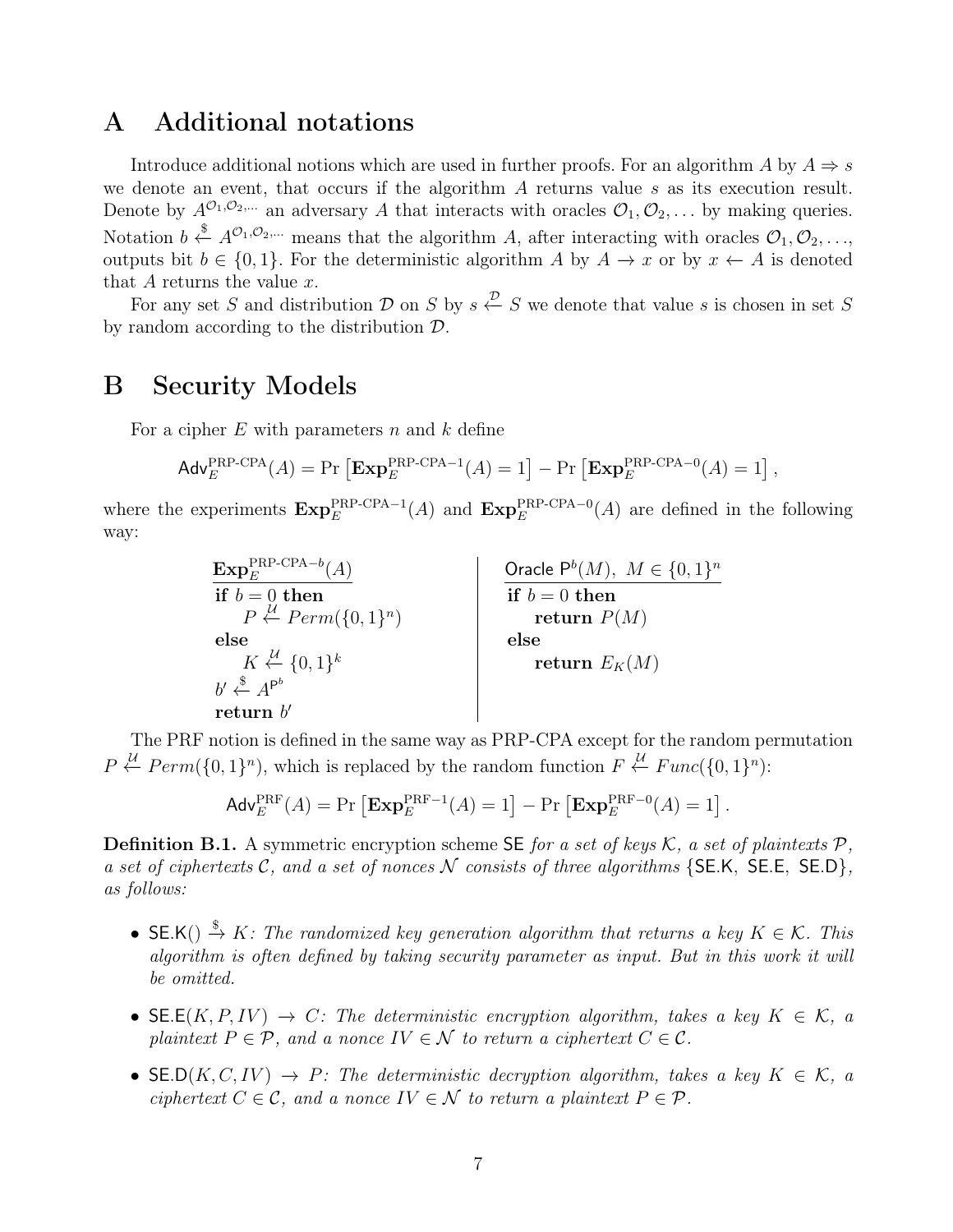**Definition B.2.** Let  $SE = \{SE.K, SE.E, SE.D\}$  be a symmetric encryption scheme and let A be an adversary. The advantage of A for the scheme SE in the IND-CPNA model (IND-CPNAadvantage) is defined as

$$
\mathsf{Adv}_{\mathsf{SE}}^{\mathit{IND}\text{-}\mathit{CPNA}}(A) = \Pr\left[\mathbf{Exp}_{\mathsf{SE}}^{\mathit{IND}\text{-}\mathit{CPNA}-1}(A) \Rightarrow 1\right] - \Pr\left[\mathbf{Exp}_{\mathsf{SE}}^{\mathit{IND}\text{-}\mathit{CPNA}-0}(A) \Rightarrow 1\right],
$$

where the experiment  $\mathbf{Exp}_{\mathsf{SE}}^{IND-CPNA-b}(A)$ ,  $b \in \{0,1\}$  is defined as follows

 $\mathrm{Exp}_{\mathsf{SE}}^{IND\text{-}\mathit{CPNA}-b}(A)$  $K \overset{\$}{\leftarrow}$  SE.K()  $b' \overset{\$}{\leftarrow} A^{\mathsf{Encrypt}^b}$ return b' Oracle  $\mathsf{Encrypt}^b$ Oracle  $\text{Encrypt}^b(P, IV)$  $C \stackrel{\$}{\leftarrow}$  SE.E $(K, P, IV)$  $\textit{if } b = 0 \ \textit{then}$  $R \stackrel{\mathcal{U}}{\leftarrow} \{0,1\}^{|C|}$ return R return C

# C Internally Re-keyed Mode

 $CTR-ACPKM_N(K, IV, X)$ 1:  $CTR \leftarrow IV \parallel \text{str}_{n/2}(0)$ 2:  $b \leftarrow |X|_n$ 3:  $K^1 \leftarrow K$ 4: for  $j \leftarrow 2$  to  $\lceil b/N \rceil$  do 5:  $K^j \leftarrow \text{ACPKM}(K^{j-1})$ 6: for  $i \leftarrow 1$  to  $b$  do 7:  $j \leftarrow \lceil i/N \rceil$ 8:  $CTR_i \leftarrow \pi (CTR, i - 1)$ 9:  $G_i \leftarrow E_{Kj} (CTR_i)$ 10:  $Y \leftarrow X \oplus \text{msb}_{|X|} (G_1 || \dots || G_b)$ 11: return Y  $CTR-ACPKM_N.K()$ 1: Key generation: 2:  $K \stackrel{\mathcal{U}}{\leftarrow} \{0,1\}^k$ 3: return  $K$  $CTR-ACPKM_N.E(K, IV, M)$ 1: Ciphertext computation: 2:  $C \leftarrow \text{CTR-ACPKM}_N(K, IV, M)$ 3: return C  $CTR-ACPKM_N.D(K, IV, C)$ 1: Plaintext computation: 2:  $M \leftarrow \text{CTR-ACPKM}_N(K, IV, C)$ 

Pseudocode 2: The СTR-ACPKM Mode.

3: return M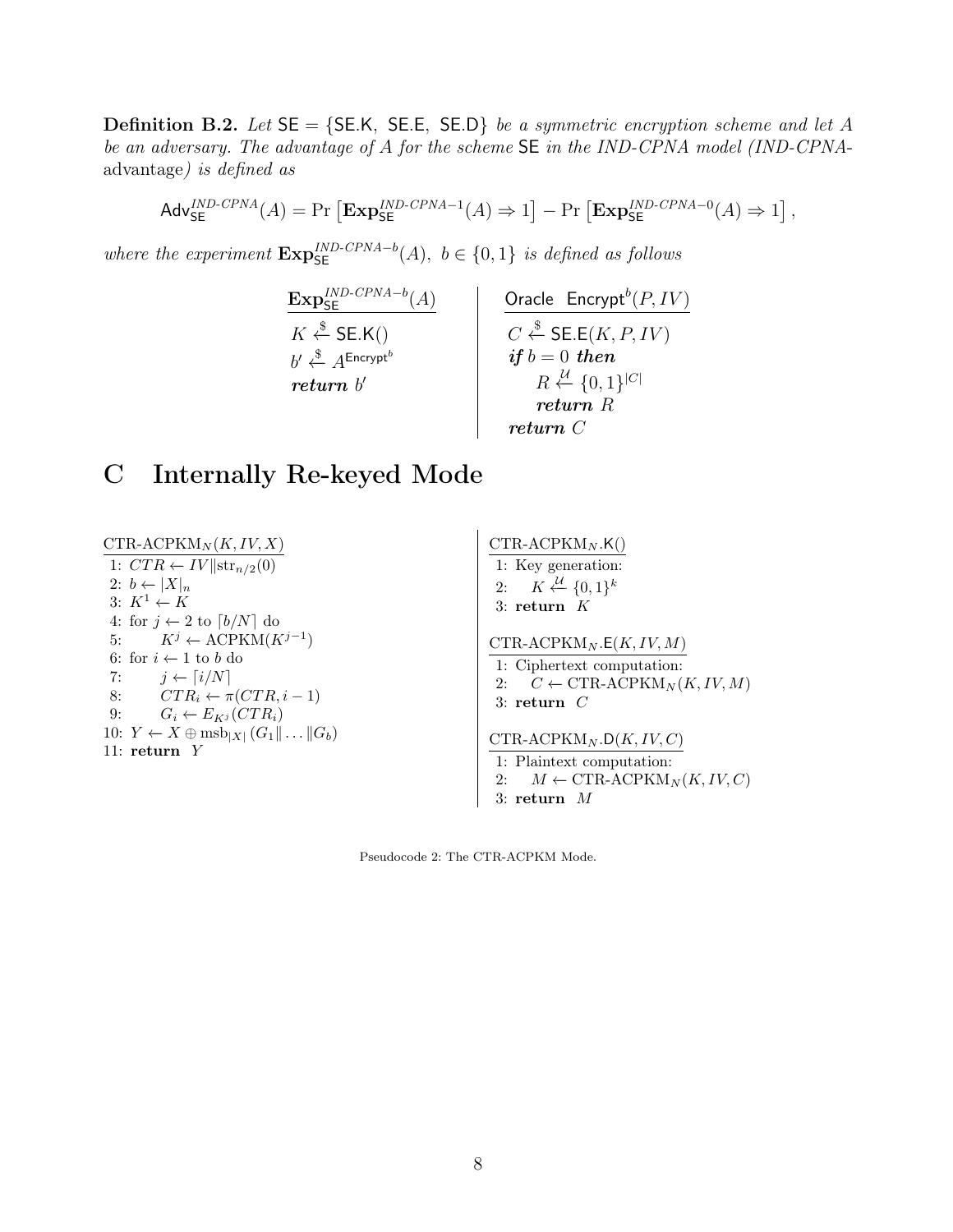#### <span id="page-8-0"></span>D Security Analysis of the CTR-ACPKM mode

*Proof.* Define hybrid experiments  $Hybrid_i(A), j = 0, 1, \ldots, \lceil m/N \rceil$ . In the experiment  $Hybrid_i(A)$ the oracle in the IND-CPNA notion is replaced by the oracle, which operates in the following way:

- The oracle chooses key  $K^{j+1} \stackrel{\mathcal{U}}{\leftarrow} \{0,1\}^k;$
- In response to a query  $(P, IV)$  the oracle returns C, where

$$
C = M \oplus \text{msb}_{|P|}(C'||C^{j+1}|| \dots ||C^{\lceil m/N \rceil}),
$$

here  $C' \stackrel{\mathcal{U}}{\leftarrow} \{0,1\}^{nNj}$  and  $C^i$ ,  $i = (j + 1), \ldots, \lceil m/N \rceil$ , is the result of the *i*-th section processing under the  $K^i$  section key. Note that the  $(j + 1)$ -th section is processed under the «truly» random  $K^{j+1}$  key and each next key is produced according to ACPKM.

The result of any experiment described above is what the adversary A returns as a result.

Note that the  $Hybrid_0(A)$  experiment totally coincides with the  $\text{Exp}_{\text{CTR-ACPKM}_N}^{\text{IND-CPNA}-1}(A)$  experiment, and the experiment  $Hybrid_{\lceil m/N\rceil}(A)$  coincides with  $\text{Exp}_{\text{CTR-ACPKM}_N}^{\text{IND-CPNA}-0}(A)$  experiment, i.e. the following inequalities hold:

$$
\Pr\left[Hybrid_0(A) \Rightarrow 1\right] = \Pr\left[\mathbf{Exp}_{\mathrm{CTR}\text{-}\mathrm{ACPKM}_N}^{\mathrm{IND}\text{-}\mathrm{CPNA}-1}(A) \Rightarrow 1\right],
$$
  

$$
\Pr\left[Hybrid_{\lceil m/N\rceil}(A) \Rightarrow 1\right] = \Pr\left[\mathbf{Exp}_{\mathrm{CTR}\text{-}\mathrm{ACPKM}_N}^{\mathrm{IND}\text{-}\mathrm{CPNA}-0}(A) \Rightarrow 1\right].
$$

Construct a set of adversaries  $B_j$ ,  $j = 1, ..., [m/N]$ , for the block cipher in the PRF model, which uses  $A$  as a black box.

After receiving a query  $(P, IV)$  from A the adversary  $B_i$  processes this query as in the  $Hybrid<sub>j</sub>(A)$  experiment but the encrypted blocks for masking the j-th section and blocks of the  $(j + 1)$ -th section key are obtained by making queries to the oracle provided by the PRF experiment. Note that  $B_j$ ,  $j = 1, ..., [m/N] - 1$ , makes at most  $\sigma_j + s$  queries and  $B_{\lfloor m/N \rfloor}$ makes at most  $\sigma_{\lfloor m/N \rfloor}$  queries. The adversary  $B_j$  returns 1, if the adversary A returns 1, and returns 0, otherwise.

Note that

$$
\Pr\left[\mathbf{Exp}_{E}^{\mathrm{PRF}-1}(B_{j}) \Rightarrow 1\right] = \Pr\left[Hybrid_{j-1}(A) \Rightarrow 1\right],
$$
  

$$
\Pr\left[\mathbf{Exp}_{E}^{\mathrm{PRF}-0}(B_{j}) \Rightarrow 1\right] = \Pr\left[Hybrid_{j}(A) \Rightarrow 1\right].
$$

The last equality is proceeded from that the input blocks for producing the  $K^{j+1}$  section key and the input blocks for masking the j-th section are different for the random function. Therefore, the  $K^{j+1}$  variable distribution is statistically indistinguishable from the «truly» random one.

Then for the advantages of the adversaries  $B_j$ 

$$
\sum_{j=1}^{\lceil m/N \rceil} \mathsf{Adv}_{E}^{\text{PRF}}(B_j) = \sum_{j=1}^{\lceil m/N \rceil} \Pr\left[ Hybrid_{j-1}(A) \Rightarrow 1 \right] - \sum_{j=1}^{\lceil m/N \rceil} \Pr\left[ Hybrid_j(A) \Rightarrow 1 \right] =
$$
\n
$$
= \Pr\left[ Hybrid_0(A) \Rightarrow 1 \right] - \Pr\left[ Hybrid_{\lceil m/N \rceil}(A) \Rightarrow 1 \right] = \mathsf{Adv}_{\text{CTR-ACPKM}_N}^{\text{IND-CPNA}}(A).
$$